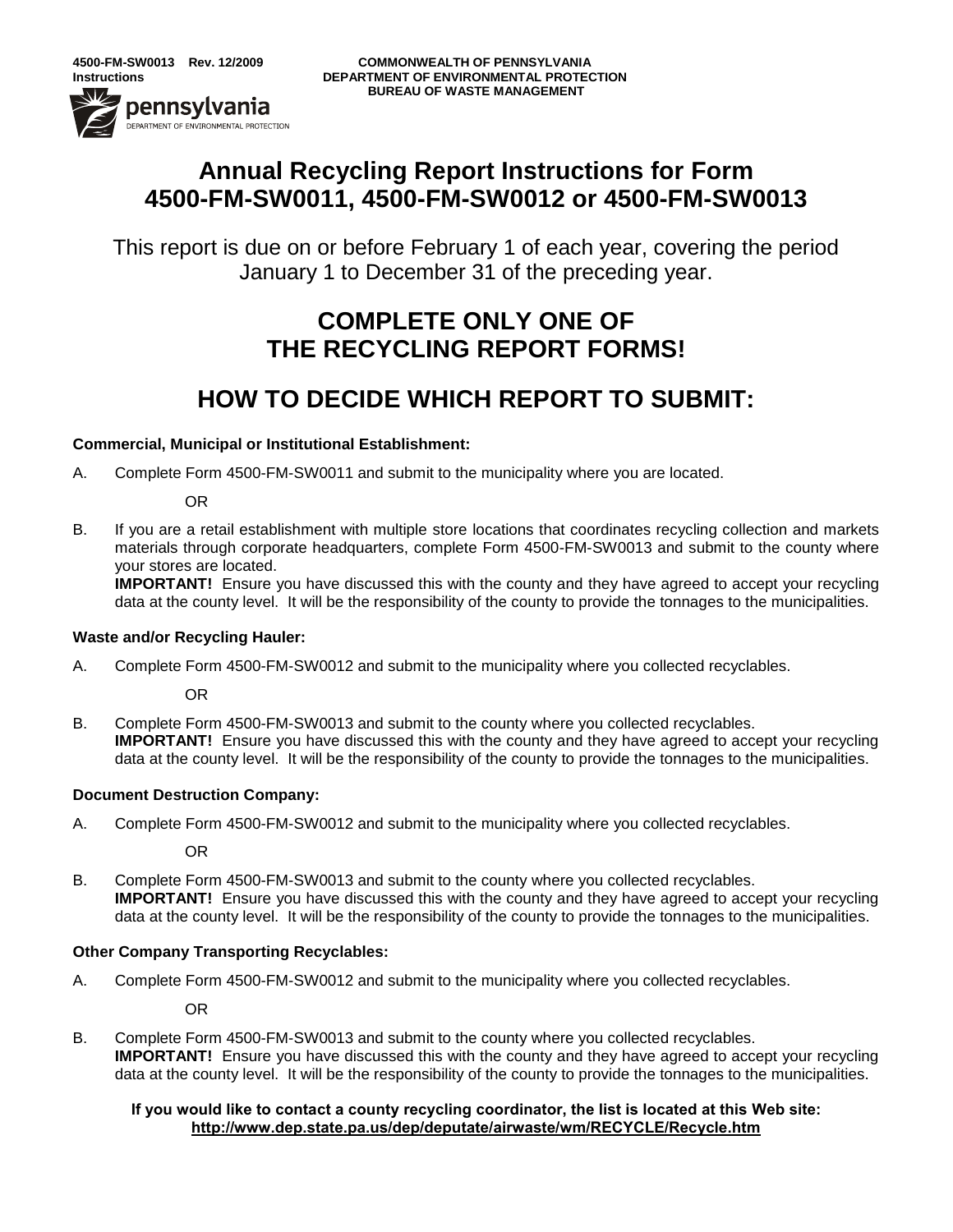pennsylvania .<br>DEPARTMENT OF ENVIRONMENTAL PROTECTION

**4500-FM-SW0013 Rev. 12/2009 COMMONWEALTH OF PENNSYLVANIA Instructions Checklist DEPARTMENT OF ENVIRONMENTAL PROTECTION BUREAU OF WASTE MANAGEMENT**

# **ANNUAL RECYCLING REPORT INSTRUCTIONS CHECKLIST**

## **For a Waste and/or Recycling Hauler; Document Destruction Company; Other Company Transporting Recyclables Generated in PA; Retail establishment with multiple store locations**

If using this form, the receiving county must have agreed to collect the recycling data at the county level. This form is to be completed by a waste and/or recycling hauler, a document destruction company or other company transporting recyclables generated in PA. This form can also be used by a retail establishment with multiple store locations that coordinates recycling collection and markets materials through corporate headquarters.

Information on this form will be used by the county to submit an annual recycling report to the PA Department of Environmental Protection. This annual recycling report is required by state law.

Information on this form may also be used by the municipalities and/or counties to complete a municipal recycling performance grant.

Please use the following checklist to complete form 4500-FM-SW0013:

 $\Box$  Insert the current reporting year (upper right-hand corner of form).

 $\Box$  Enter the county where recyclables were generated.

 $\Box$  Provide your company name, mailing address, e-mail address and telephone number.

 $\Box$  In the table provided, list the municipalities where you collected recyclables, and which are within the county you are reporting to.

Use the codes on Page 2 to enter the materials you collected for recycling within each municipality. Separate the materials as best you can, by the following three categories:

- Residential includes recyclables from households, condominiums, apartment complexes and townhouses
- Commercial/Municipal/Institutional Establishments

Commercial Establishment: An establishment engaged in non-manufacturing or nonprocessing business, including, but not limited to, stores, markets, office buildings, medical offices, restaurants, shopping centers and theaters.

Municipal Establishment: An establishment engaged in government work including, but not limited to, offices of the federal government, state government, cities, boroughs, incorporated towns, townships, counties and authorities.

Institutional Establishment: An establishment engaged in service including, but not limited to, hospitals, nursing homes, orphanages, schools and universities.

• Drop-off Locations

Enter the tonnage of each material you collected for recycling within each municipality. Separate the tonnages as best you can by the categories listed above

**Do not report processing residues on this form.** Subtract processing residue before entering your tonnages on this form. Processing residue is material that is collected and weighed with recyclables, but is disposed rather than recycled. The recycling facility can provide you with the % processing residue they produce at their facility. Processing residues vary greatly – from 1% to 30%. You need to ask your recycler to tell you the % of material discarded from their facility and subtract that % from your weight ticket amount.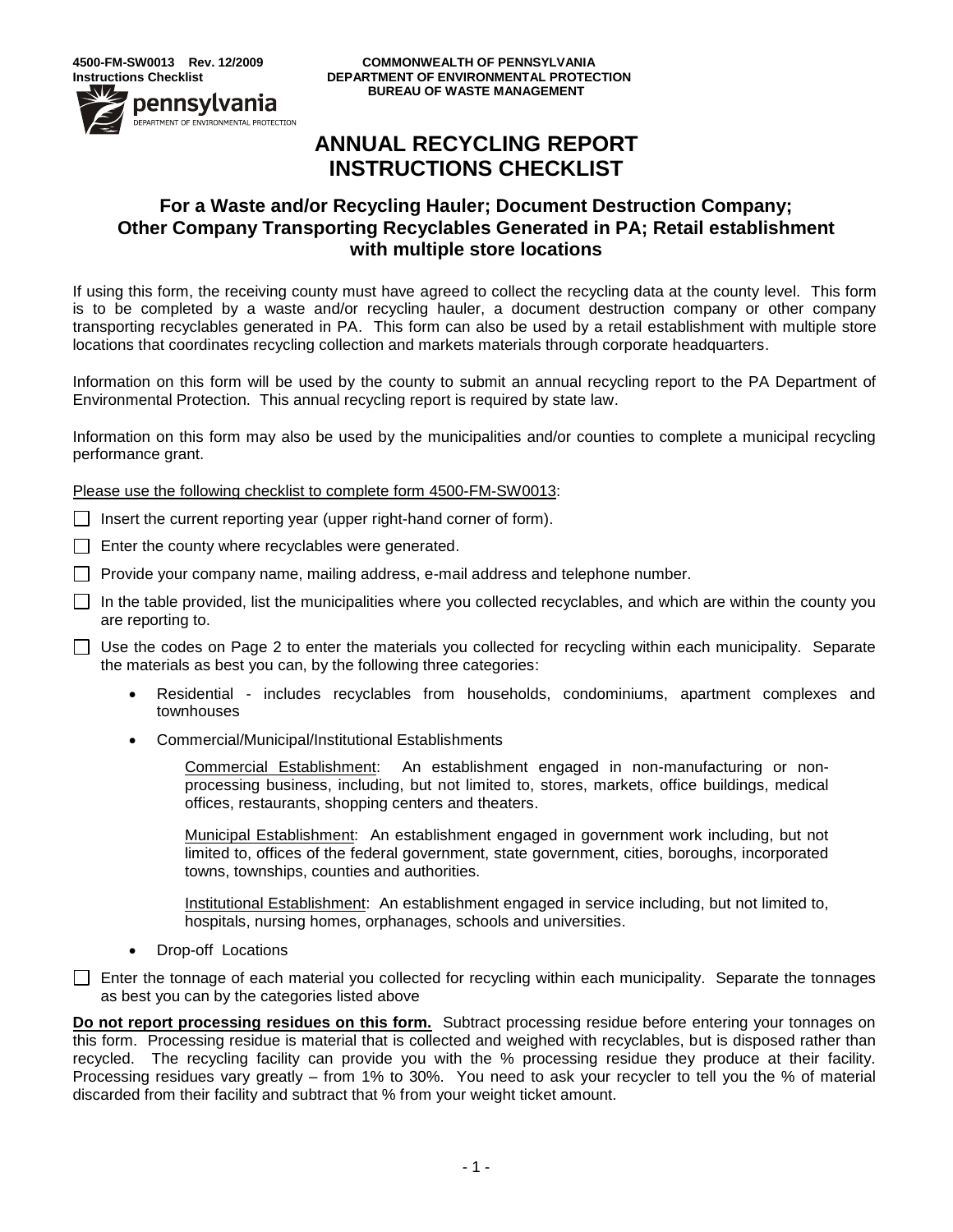**Report only post-consumer materials on this form**. Post-consumer material is material that has been used as a consumer item and then diverted from municipal solid waste for the purpose of collection and recycling. The term excludes material generated in manufacturing and converting processes such as manufacturing scrap and trimmings/cuttings. Also, print overruns, over-issue publications, and obsolete inventories that did not leave the generating facility would be classified as pre-consumer materials and should **not** be reported on this form.

If you collect materials commingled or single stream, please note the recyclable materials in the mix in the space provided on Page 2. **Only enter the total tonnage for the commingled or single stream mix. Do not estimate tonnages of each individual recyclable material in the commingled or single stream mix.**

- Source separated all recyclables are kept separated from each other.
- Commingled two or more recyclables are collected together but fiber (paper & cardboard) is kept separate.
- Single stream all recyclables, including fiber, are collected together.
- $\Box$  Use the conversion chart on page 2 as necessary.
- $\Box$  Enter the name of the processing facility or market where the recyclable materials were delivered.
- $\Box$  Enter the total tons of processing residue or processing residue rate used to calculate reported tonnages.
- $\Box$  Sign and date the form.
- $\Box$  Submit to the county where you provided recycling services by February 1<sup>st</sup>. IMPORTANT NOTE: Ensure the county has agreed to accept this recycling report in lieu of you submitting a recycling report to each municipality. It will be the county's responsibility to provide these tonnages to the municipalities for their records. Municipalities may also use the information on this form to complete their municipal recycling performance grant.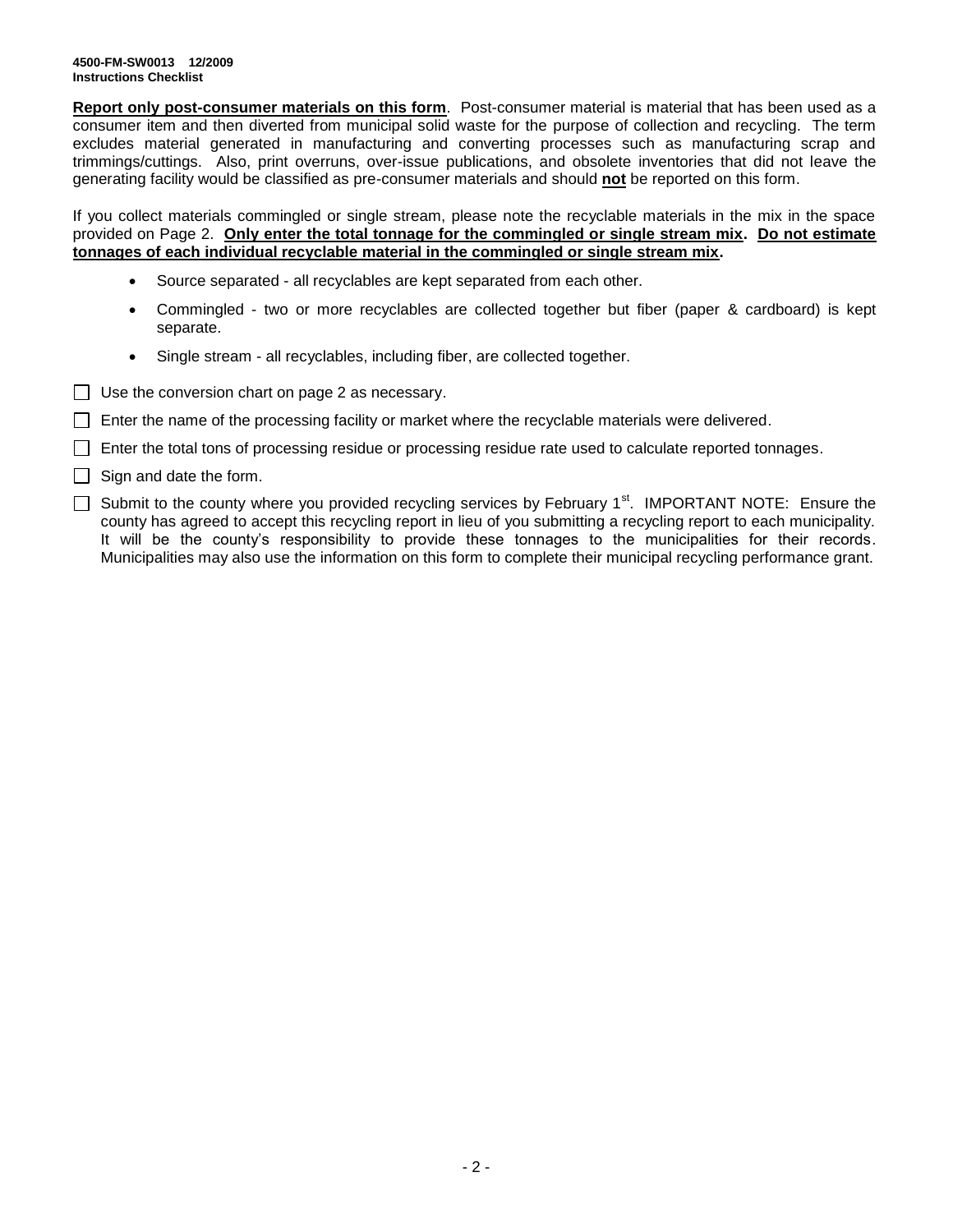| Form                                                          |                                        |
|---------------------------------------------------------------|----------------------------------------|
| <b>Dennsylvania</b><br>DEPARTMENT OF ENVIRONMENTAL PROTECTION | <b>COMMONWEALTH OF PENNSYLVANIA</b>    |
|                                                               | DEPARTMENT OF ENVIRONMENTAL PROTECTION |
|                                                               | <b>BUREAU OF WASTE MANAGEMENT</b>      |
|                                                               |                                        |

For the period:

January 1, 20 to December 31, 20

**Due: Feb. 1 of the following year To: County where recyclables were generated**

County Where Recyclables Were Generated:

Name of Company Collecting Recyclables:  $\blacksquare$ 

Address: E-mail:

**4500-FM-SW0013 Rev. 12/2009**

List the municipality name, material code (from back) and the tonnage of post-consumer\* recyclables collected in each of the three types of collection categories. Report only post-consumer materials on this form. If you need more spaces for material codes, please use another sheet. **Subtract processing residue\*\* before entering tonnage information and list the name of the processing facility below the chart**. See reverse for more details.

**ANNUAL RECYCLING REPORT Countywide**

| <b>Material Code</b>     | <b>Residential Tonnage***</b> |  |  | <b>Drop-off Tonnage</b> |  |  |  | <b>Commercial Tonnage</b> |  |  |  |  |  |  |  |  |
|--------------------------|-------------------------------|--|--|-------------------------|--|--|--|---------------------------|--|--|--|--|--|--|--|--|
|                          |                               |  |  |                         |  |  |  |                           |  |  |  |  |  |  |  |  |
| <b>Municipality Name</b> |                               |  |  |                         |  |  |  |                           |  |  |  |  |  |  |  |  |
|                          |                               |  |  |                         |  |  |  |                           |  |  |  |  |  |  |  |  |
|                          |                               |  |  |                         |  |  |  |                           |  |  |  |  |  |  |  |  |
|                          |                               |  |  |                         |  |  |  |                           |  |  |  |  |  |  |  |  |
|                          |                               |  |  |                         |  |  |  |                           |  |  |  |  |  |  |  |  |
|                          |                               |  |  |                         |  |  |  |                           |  |  |  |  |  |  |  |  |
|                          |                               |  |  |                         |  |  |  |                           |  |  |  |  |  |  |  |  |
|                          |                               |  |  |                         |  |  |  |                           |  |  |  |  |  |  |  |  |
|                          |                               |  |  |                         |  |  |  |                           |  |  |  |  |  |  |  |  |
|                          |                               |  |  |                         |  |  |  |                           |  |  |  |  |  |  |  |  |

Name of processing facility or market: <u>subsequent in the set of the set of the set of the set of the set of the set of the set of the set of the set of the set of the set of the set of the set of the set of the set of the</u>

Total tons of processing residue or processing residue rate used to calculate reported tonnages:

| I certify that the information on this form is complete and accurate. I authorize the county and/or municipality to use the information on this report for reporting<br>and grant purposes. Processing residue has been subtracted from the above tonnages. |       |           |      |  |  |  |
|-------------------------------------------------------------------------------------------------------------------------------------------------------------------------------------------------------------------------------------------------------------|-------|-----------|------|--|--|--|
| Authorized Representative                                                                                                                                                                                                                                   | Title | Signature | Date |  |  |  |